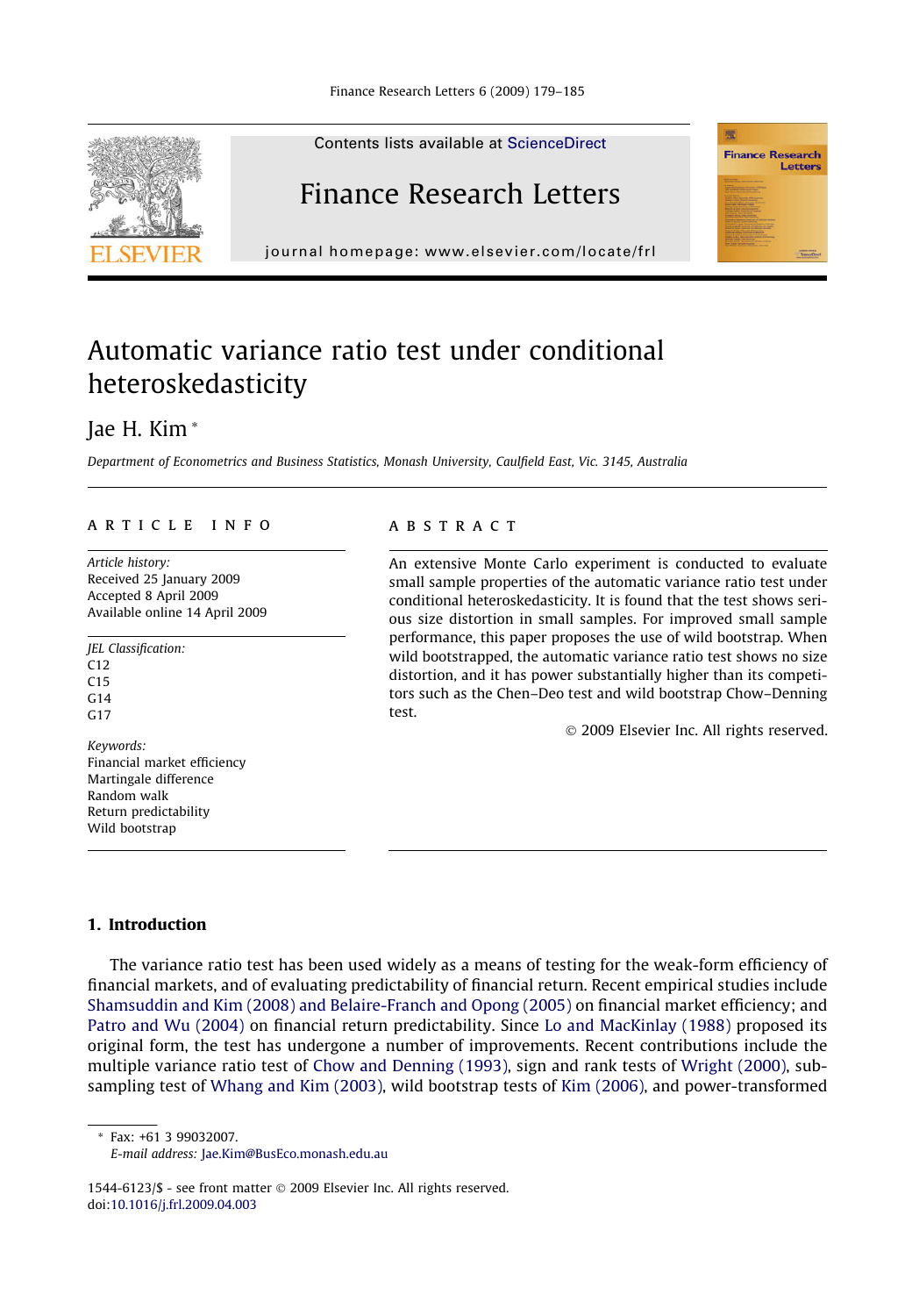test of [Chen and Deo \(2006\).](#page--1-0) A survey of recent developments of the variance ratio tests is given by [Charles and Darne \(2009\)](#page--1-0).

The test is based on the property that, if an asset return is purely random, the variance of k-period return is k times the variance of the one-period return. Hence, the variance ratio  $VR(k)$ , defined as the ratio of  $1/k$  times the variance of  $k$ -period return to that of one-period return, should be equal to one for all  $k$ . To implement the test, a choice of (holding periods)  $k$  values should be made; e.g., a popular choice for daily return is  $(2,5,10,20,40)$ ; and  $(2,4,8,16,32)$  for weekly returns. However, these choices are arbitrary and made with little statistical justifications. In response to this, [Choi \(1999\)](#page--1-0) proposed an automatic variance ratio ( $AVR$ ) test, in which the optimal value of  $k$  is determined using a completely data-dependent procedure. However, [Choi \(1999\)](#page--1-0) reported small sample properties of the AVR test when the return follows an *iid* process, while its properties under conditional heteroskedasticity are completely unknown. The purpose of this paper is to evaluate the size and power properties of the AVR test when the return is conditionally heteroskedastic.

It is found that the AVR test should be wild bootstrapped for correct size in small samples. The power of the wild bootstrap AVR test is found to be higher than its competitors in small samples, such as the wild bootstrap version of the Chow–Denning test ([Kim, 2006\)](#page--1-0) and the power-transformed joint test of [Chen and Deo \(2006\).](#page--1-0) The next section presents the AVR test and its wild bootstrap version. Section 3 presents alternative variance ratio tests, and Section 4 reports the Monte Carlo results.

#### 2. Automatic variance ratio test under conditional heteroskedasticity

Let  $Y_t$  be an asset return at time t (t = 1, ..., T). [Choi's \(1999\)](#page--1-0) AVR test is based on the statistic of the form

$$
VR(k) = 1 + 2\sum_{i=1}^{T-1} m(i/k)\hat{\rho}(i)
$$
\n(1)

where 
$$
\hat{\rho}(i) = \frac{\sum_{t=1}^{T-i} (Y_t - \hat{\mu})(Y_{t+i} - \hat{\mu})}{\sum_{t=1}^{T} (Y_t - \hat{\mu})^2}
$$
 and  $\hat{\mu} = T^{-1} \sum_{t=1}^{T} Y_t$ , while

 $m(x)=\frac{25}{12\pi^2x^2}\left[\frac{\sin(6\pi x/5)}{6\pi x/5}-\cos(6\pi x/5)\right]$  is the quadratic spectral kernel. [Choi \(1999\)](#page--1-0) stated that VR(k) in (1) is a consistent estimator for  $2\pi f_Y(0)$ , where  $f_Y(0)$  is the normalized spectral density for  $Y_t$  at the frequency zero.

[Choi \(1999\)](#page--1-0) showed that, under  $H_0^A$  :  $Y_t$  is serially uncorrelated (or  $H_0^B$  :  $2\pi f_Y(0)=1$ ),<sup>1</sup>

$$
AVR(k) = \sqrt{T/k}[VR(k) - 1]/\sqrt{2} \stackrel{d}{\rightarrow} N(0, 1)
$$
\n(2)

as  $k \to \infty$ ,  $T \to \infty$ ,  $T/k \to \infty$ , when  $Y_t$  is iid with a finite fourth moment. He further stated (without proof) that the result in (2) holds when  $Y_t$  is generated from a martingale difference sequence with proper moment conditions. In order to choose the value of lag truncation point (or holding period) k optimally, [Choi \(1999\)](#page--1-0) adopted a data-dependent method of [Andrews \(1991\)](#page--1-0) for spectral density at the zero frequency. The AVR test statistic with the optimally chosen lag truncation point is denoted as AVR( $\hat k$ ).

The AVR( $\hat k$ ) test is an asymptotic test which may show deficient small sample properties. When  $Y_t$  is subject to conditional heteroskedasticity, the wild bootstrap of [Mammen \(1993\)](#page--1-0) can be employed to improve small sample properties, as in [Kim \(2006\)](#page--1-0) who applied the wild bootstrap to the Lo–MacKinlay and Chow–Denning tests. The wild bootstrap for  $AVR(\hat{k})$  can be conducted in three stages as below:

- (i) Form a bootstrap sample of T observations  $Y_t^* = \eta_t Y_t$  (t = 1,...,T) where  $\eta_t$  is a random sequence with  $E(\eta_t) = 0$  and  $E(\eta_t^2) = 1$ ;
- (ii) Calculate AVR<sup>\*</sup>( $\hat{k}^*$ ), the AVR statistic obtained from  ${Y_t^*}_{t=1}^T$ ; and

<sup>&</sup>lt;sup>1</sup> Note that  $H_0^A$  implies  $H_0^B$ , but the converse is not necessarily true (see, for details, [Choi, 1999\)](#page--1-0).